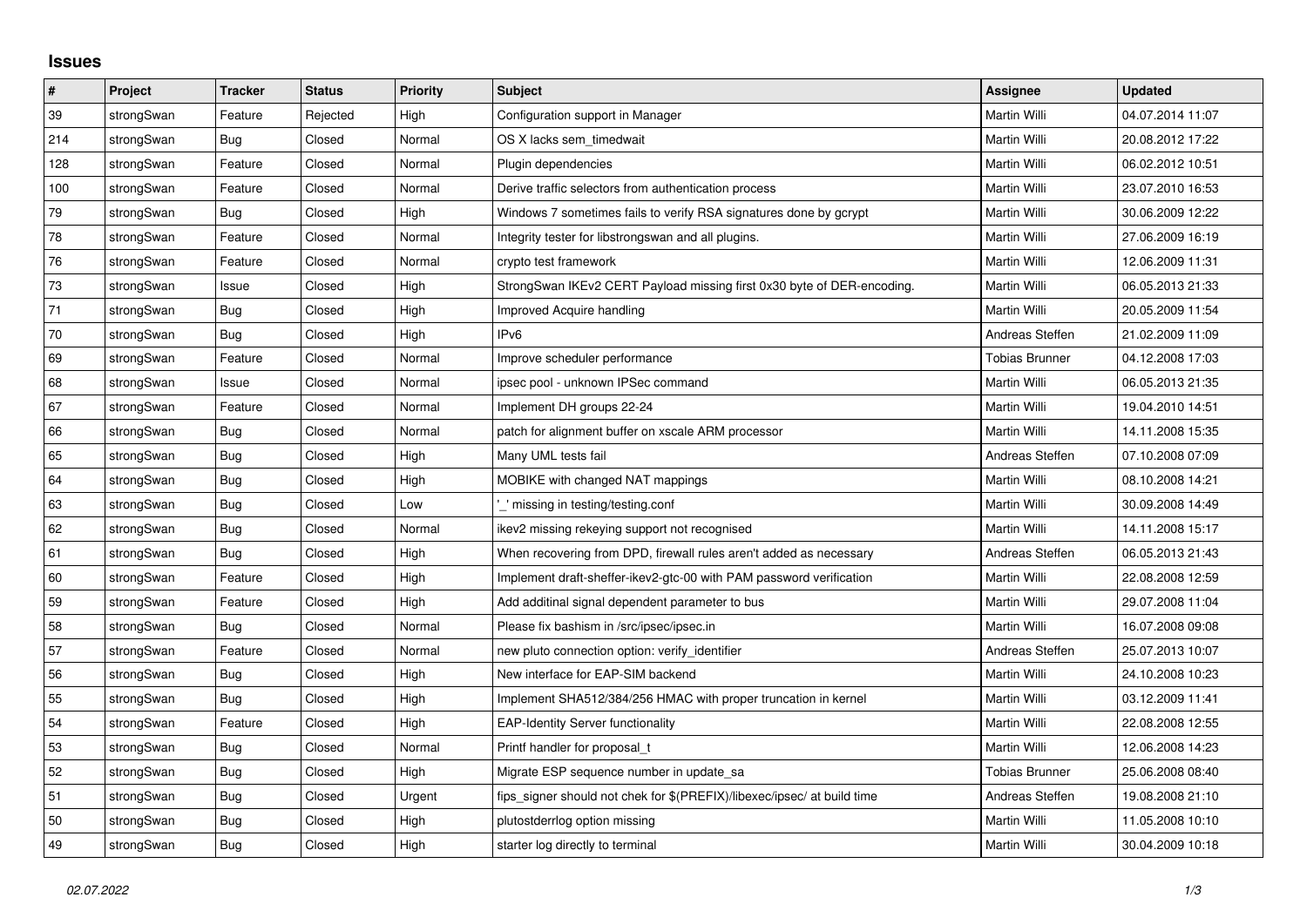| $\vert$ # | Project    | <b>Tracker</b> | <b>Status</b> | <b>Priority</b> | <b>Subject</b>                                               | Assignee              | <b>Updated</b>   |
|-----------|------------|----------------|---------------|-----------------|--------------------------------------------------------------|-----------------------|------------------|
| 48        | strongSwan | Feature        | Closed        | High            | Parallel trustchain verification                             | Martin Willi          | 16.04.2008 11:33 |
| 47        | strongSwan | Feature        | Closed        | High            | <b>RNG API</b>                                               | <b>Martin Willi</b>   | 16.04.2008 11:27 |
| 46        | strongSwan | Feature        | Closed        | High            | DNS resolving for hosts in ike_cfg                           | Martin Willi          | 09.06.2008 09:34 |
| 45        | strongSwan | <b>Bug</b>     | Closed        | High            | Failure to open SQLite database crashes charon               | Martin Willi          | 07.04.2008 09:16 |
| 44        | strongSwan | Bug            | Closed        | Normal          | multiple copies of ca certificate in cache                   |                       | 07.04.2008 10:51 |
| 43        | strongSwan | Bug            | Closed        | High            | missing certificate_identity in SQL database causes segfault | Martin Willi          | 07.04.2008 10:08 |
| 42        | strongSwan | Feature        | Closed        | High            | CFG attribute handler framework                              | Martin Willi          | 28.04.2009 10:23 |
| 41        | strongSwan | Feature        | Closed        | High            | CFG attribute provider framework                             | Martin Willi          | 16.04.2008 11:24 |
| 40        | strongSwan | Feature        | Closed        | High            | NetworkManager support                                       | Martin Willi          | 22.08.2008 12:54 |
| 37        | strongSwan | Feature        | Closed        | High            | Hash and URL support for IKEv2                               | <b>Tobias Brunner</b> | 18.04.2008 13:38 |
| 36        | strongSwan | Bug            | Closed        | High            | strongswan-4.2.0 does not compile with uclibc                | Martin Willi          | 04.04.2008 13:51 |
| 35        | strongSwan | <b>Bug</b>     | Closed        | High            | ikev2/ocsp-no-signer-cert scenario segfaults                 | Martin Willi          | 02.04.2008 09:45 |
| 34        | strongSwan | Bug            | Closed        | High            | ikev2/multi-level-ca-loop segfaults                          | <b>Martin Willi</b>   | 31.03.2008 09:19 |
| 33        | strongSwan | Bug            | Closed        | High            | ikev2/crl-revoked scenario broken                            | Martin Willi          | 19.03.2008 19:02 |
| 32        | strongSwan | Bug            | Closed        | High            | ikev2/rw-no-idr scenario fails                               | <b>Martin Willi</b>   | 19.03.2008 11:13 |
| 31        | strongSwan | Bug            | Closed        | High            | ikev2/rw-eap-aka-rsa scenario fails                          | Martin Willi          | 19.03.2008 15:25 |
| 30        | strongSwan | Feature        | Closed        | High            | Certificate caching                                          | <b>Martin Willi</b>   | 02.04.2008 14:50 |
| 29        | strongSwan | Bug            | Closed        | Low             | 'make install' fails if 'sysconfdir' does not exist.         | Andreas Steffen       | 22.02.2008 15:53 |
| 28        | strongSwan | Bug            | Closed        | Low             | 'make install' fails if 'sysconfdir' does not exist.         | Andreas Steffen       | 22.02.2008 15:54 |
| 27        | strongSwan | Feature        | Closed        | High            | Create a database API                                        | <b>Martin Willi</b>   | 19.02.2008 15:16 |
| 26        | strongSwan | Bug            | Closed        | High            | Port all tools to new crypto/credential APIs                 | Martin Willi          | 21.03.2008 18:04 |
| 25        | strongSwan | Feature        | Closed        | High            | alternative crypto implementation                            | Martin Willi          | 31.05.2008 09:49 |
| 24        | strongSwan | Feature        | Closed        | High            | Update doxygen documentation                                 | Martin Willi          | 22.02.2008 16:07 |
| 23        | strongSwan | Feature        | Closed        | Low             | PKCS#11 based smartcard implementation                       | Martin Willi          | 12.10.2010 13:42 |
| 22        | strongSwan | Feature        | Closed        | High            | OCSP support                                                 | Martin Willi          | 10.03.2008 18:41 |
| 21        | strongSwan | Feature        | Closed        | High            | CRL support                                                  | Martin Willi          | 10.03.2008 18:40 |
| 20        | strongSwan | Feature        | Closed        | High            | Pluggable fetcher plugins                                    | Martin Willi          | 18.02.2008 09:58 |
| $19$      | strongSwan | Feature        | Closed        | High            | Include EAP-MD5 into trunk                                   | Martin Willi          | 13.12.2007 09:48 |
| 18        | strongSwan | Feature        | Closed        | High            | Merge EAP-AKA module into trunk                              | Martin Willi          | 13.12.2007 09:47 |
| 17        | strongSwan | Feature        | Closed        | High            | Pluggable crypto modules                                     | Martin Willi          | 15.02.2008 09:36 |
| 16        | strongSwan | Feature        | Closed        | High            | Generic plugin architecture                                  | Martin Willi          | 15.02.2008 09:37 |
| 15        | strongSwan | Feature        | Closed        | High            | Implement rauthentication using RFC4478                      | Martin Willi          | 30.11.2007 14:55 |
| 14        | strongSwan | Feature        | Closed        | High            | Initiate/Terminate IKE_SAs                                   | Martin Willi          | 13.11.2007 14:04 |